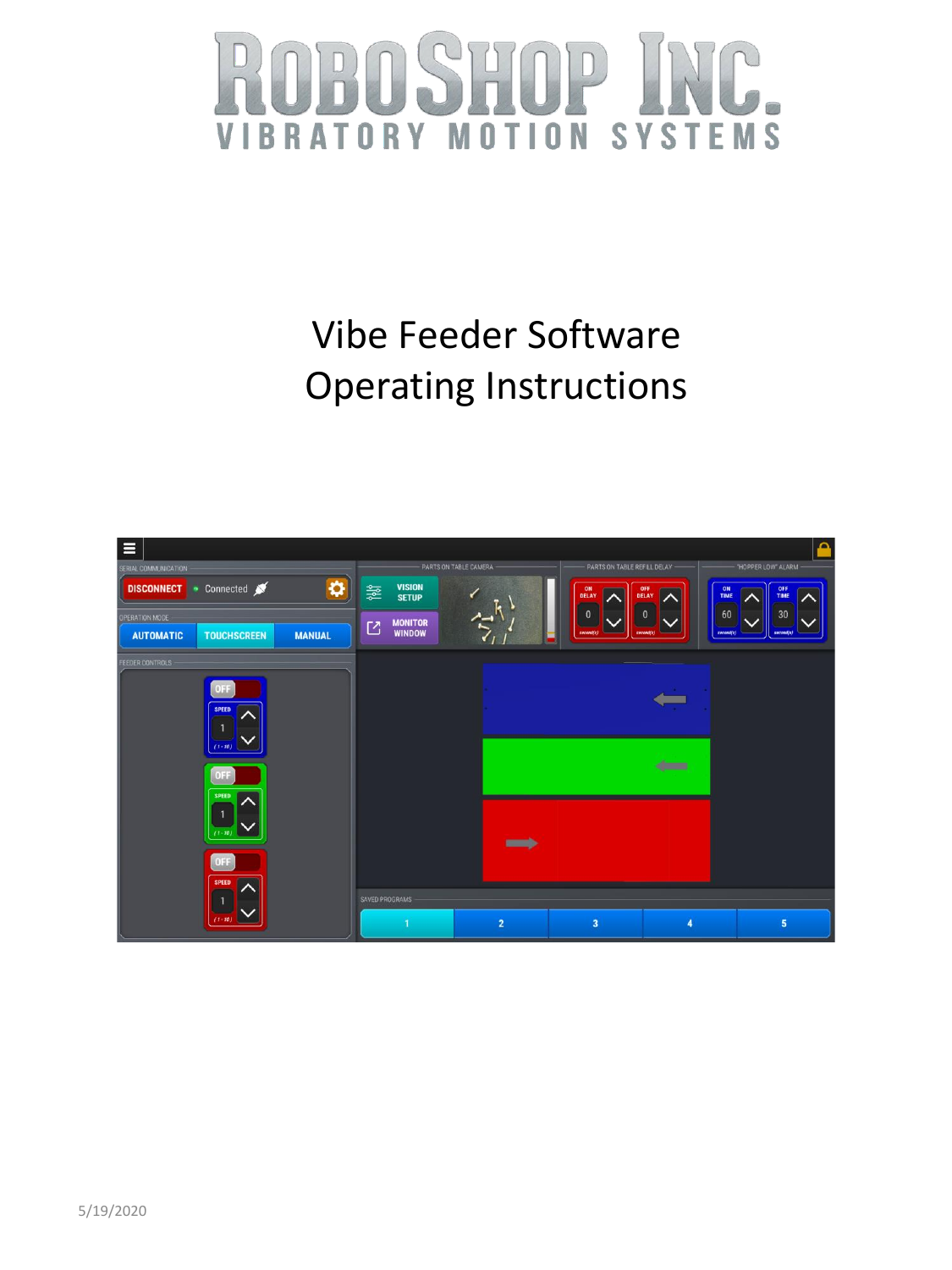#### $10N$ R  $\Delta$ TORY S. Y  $\mathcal{S}_{\mathbf{a}}$ FMS  $\mathbf{0}$ M T -1



**Connection Status**: Indicates PC connection to the PLC inside the cabinet

### **Menu: Pull down Menu**

**About**: Software version

**Shell to Windows**: Minimizes program to get to Windows **Quit**: Shuts down RoboShop Software. PC remains on **Shut Down**: Shuts down program, and then PC



**Connect Button**: Use to connect PC to the PLC

### **Operating Mode:**

Automatic: Enabled with the RUN contact is made. For control by your PLC Touchscreen: Controlled by the screen. Feeders can be turned on/off independently, speeds tested, etc.

Manual: Allows feeder control through individual inputs from your PLC.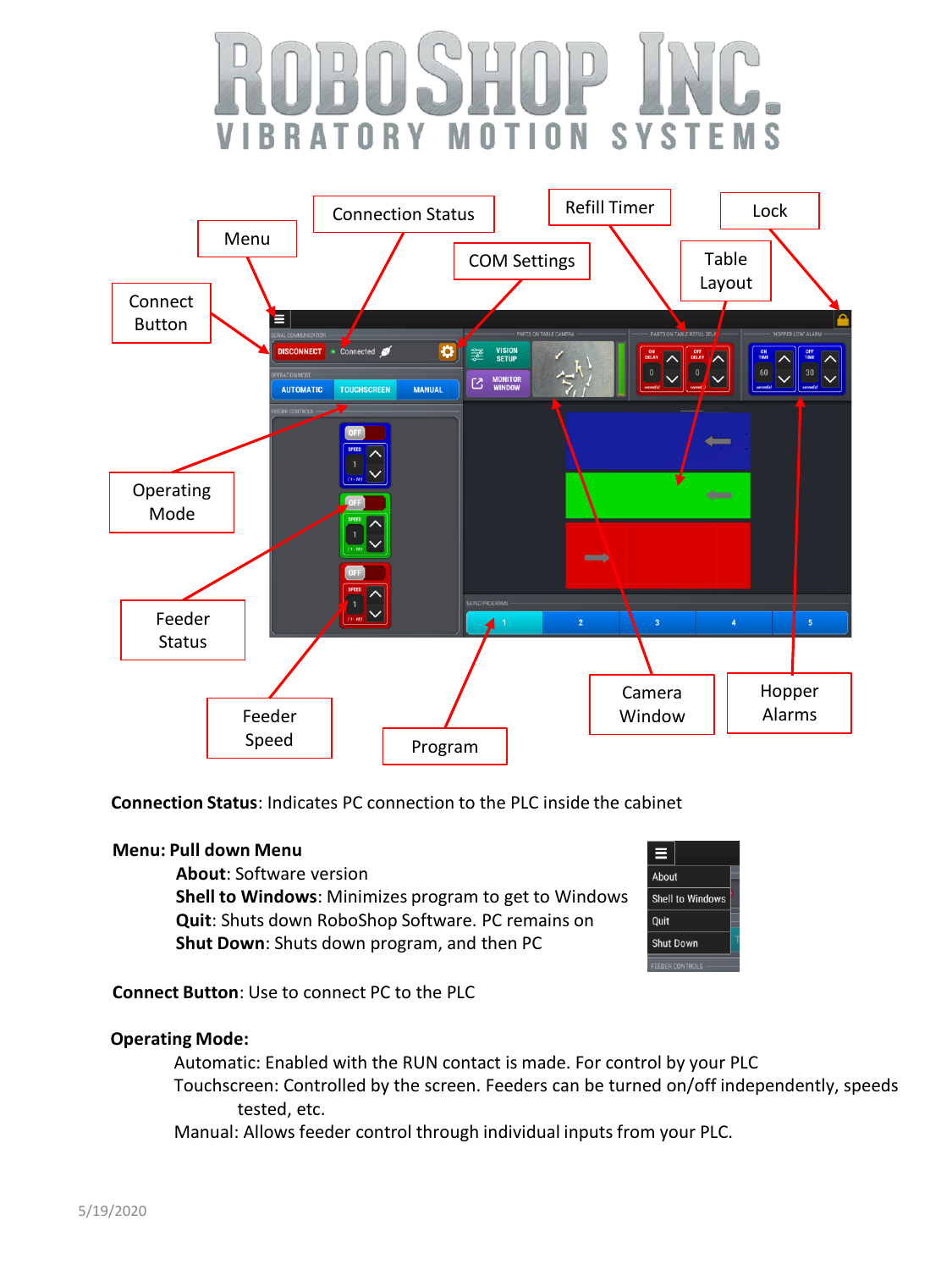#### 0 N 0 R S Y  $\mathcal{S}_{\mathcal{L}}$ Y IT



**Feeder Status**: Indicates if individual feeder is running

**Feeder Speed:** Changes part speed on an individual feeder. Scaled from 1-10.

**Program:** Provides up to five different programs. Each program is a combination of feeder speeds. When running different parts on the same system it is sometimes beneficial to use a different speed for different parts. These speeds can be accessed through a set of BCD inputs. Program Changes are saved automatically.

**Camera Window**: Provides camera setup screens and monitor window for table level camera

**Hopper Alarms:** Timer Settings for Hopper Alarm Output. "On Time" is the length of time the hopper will run before triggering the output. "Off Time" is the length of the output signal. This can be used to indicate the hopper is low on parts.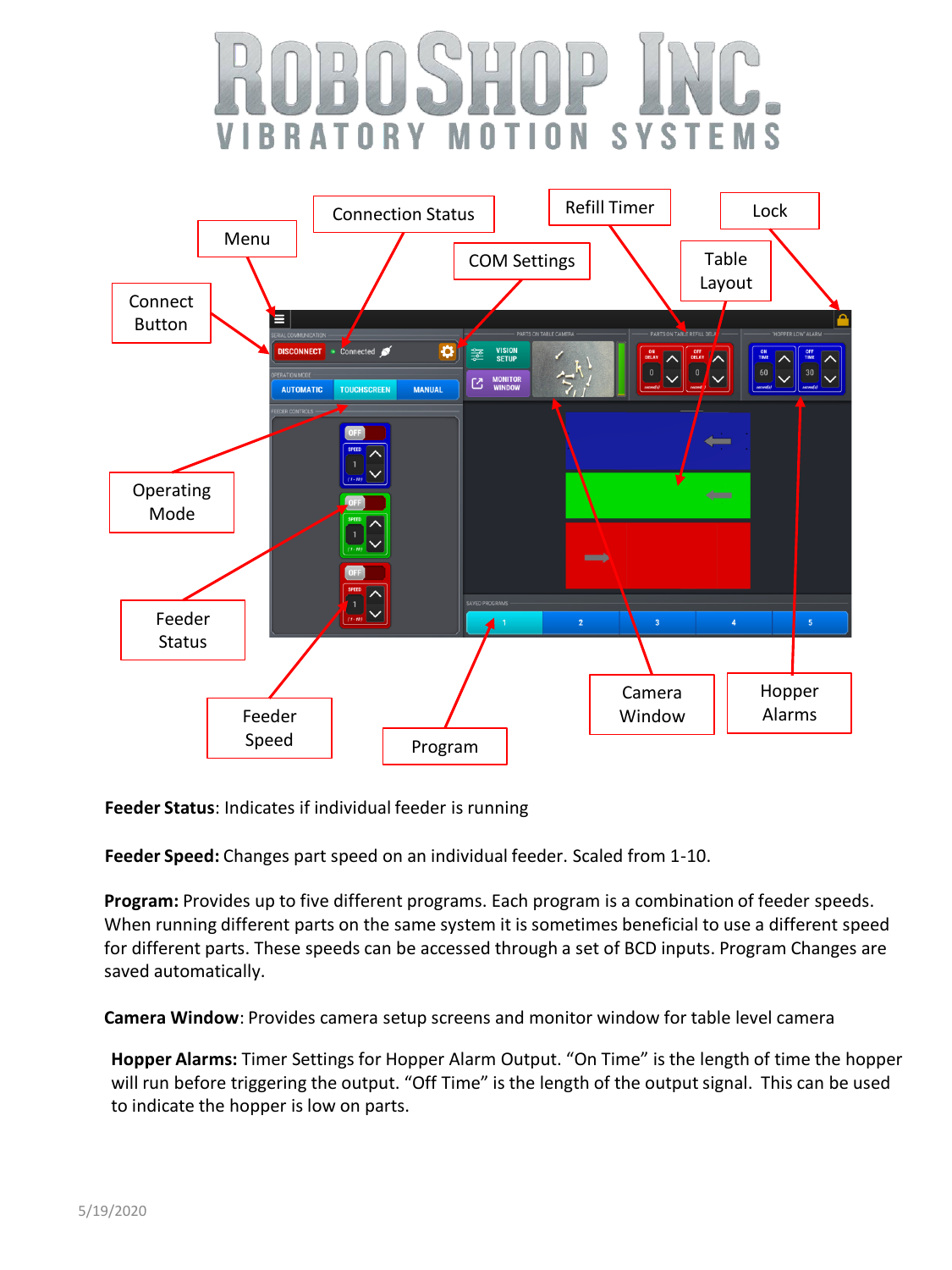#### ORY T 0 N S Y S.  $\mathbf{0}$ Ĩ R



**Lock:** The individual feeder settings for frequency and pulse-width are protected behind the lock screen. These settings are typically set at the factory to optimize the system for your application

**Table Layout:** Graphic representation of the feeder system. Note the colors correspond with the colors of the feeder speed settings (feeder status) on the left side of the screen

**Refill Timer:** This timer sets the "on delay" and "off delay" for the hopper trigger. "On Delay" is the amount of time the table will be calling for replenishment before the hopper turns on. "Off Delay" is the length of time the hopper will run after the table level trigger is reached. These timers can be useful to dial in the table level for your specific part.

**Com Settings:** Opens menu to select Communication port for connecting to the PLC. Preset at factory.

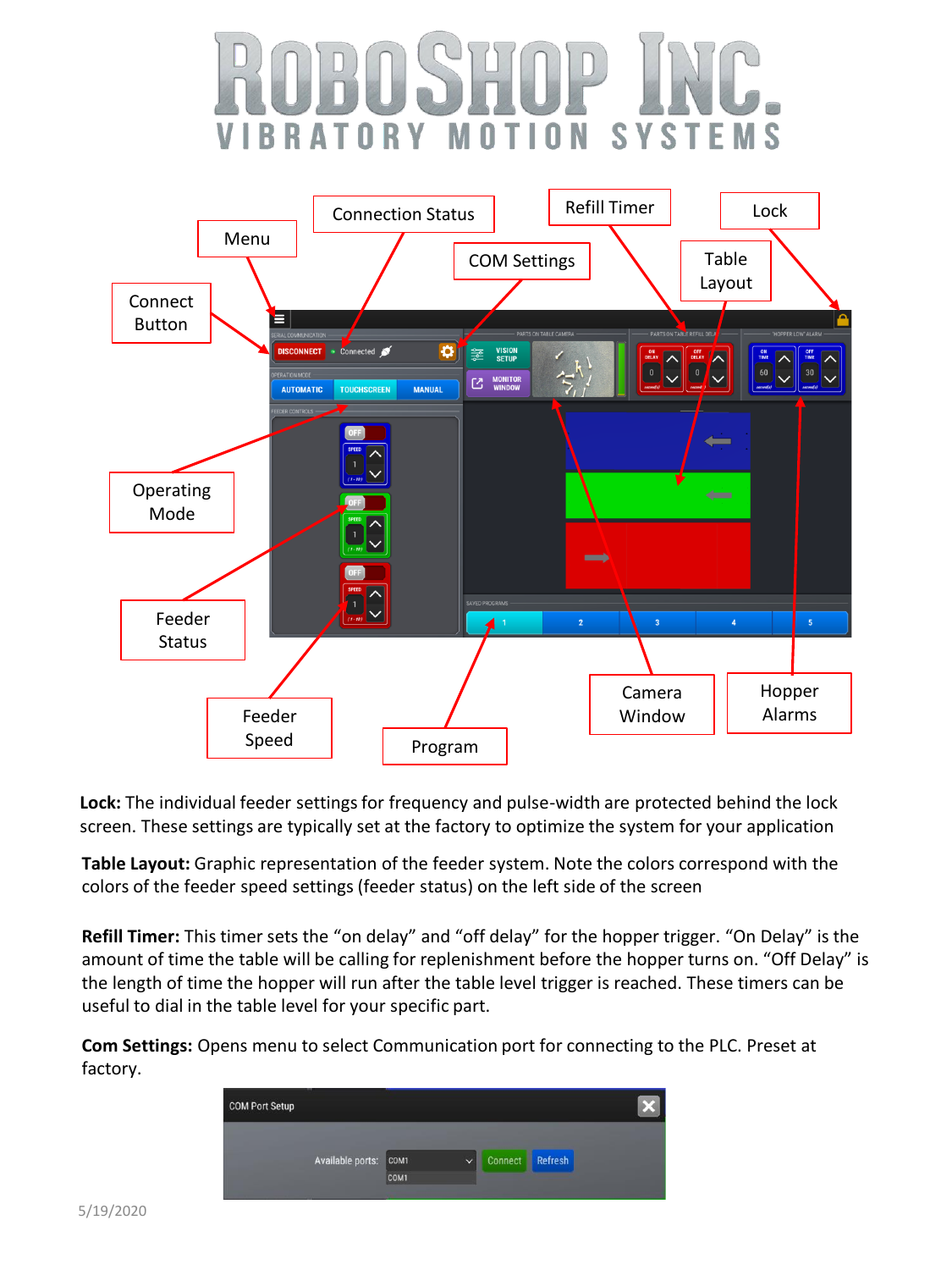

## Lock Screen Access



**Lock:** The individual feeder settings for frequency and pulse-width are protected behind the lock screen. These settings are typically set at the factory to optimize the system for your application

**PIN Number Pad:** Pops up for inputting the unlock code

**Frequency:** The individual running frequency for this specific feeder. Preset at RoboShop for optimized performance

**Pulse Width:** The pulse width of the power to the electromagnetic coil for each frequency pulse. Preset at RoboShop for optimized performance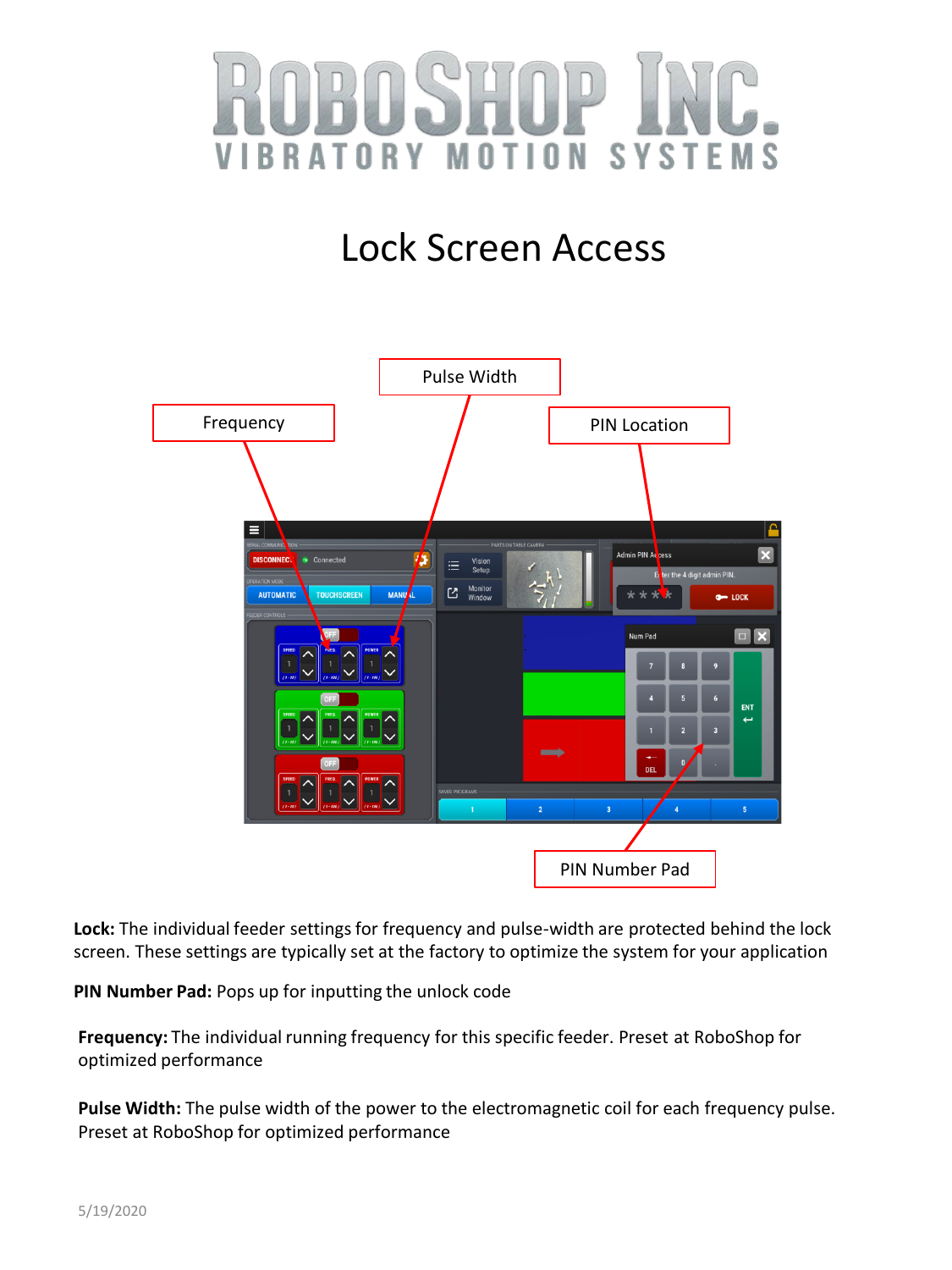



### **Camera Adjustments:**

Allows adjustment of the camera settings for specific parts and/or lighting conditions

#### **Configuration Steps:**

Step-by-Step procedures for setting up camera to replenish the feeder table from the hopper

### **Camera Viewing Window:**

Real time image from the camera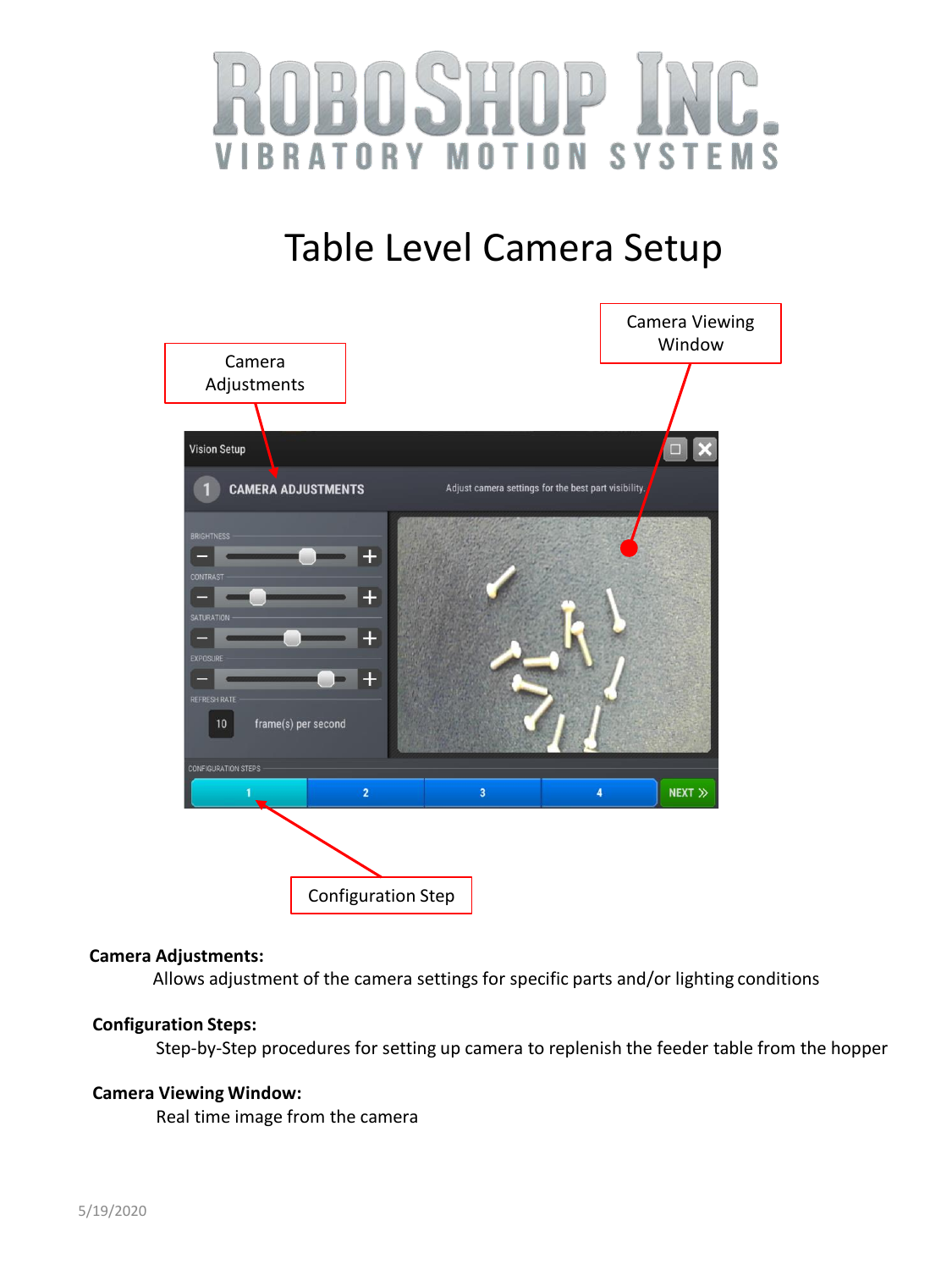



### **Step 1: Camera Adjustments**

Using the slider bars, adjust the camera for the best image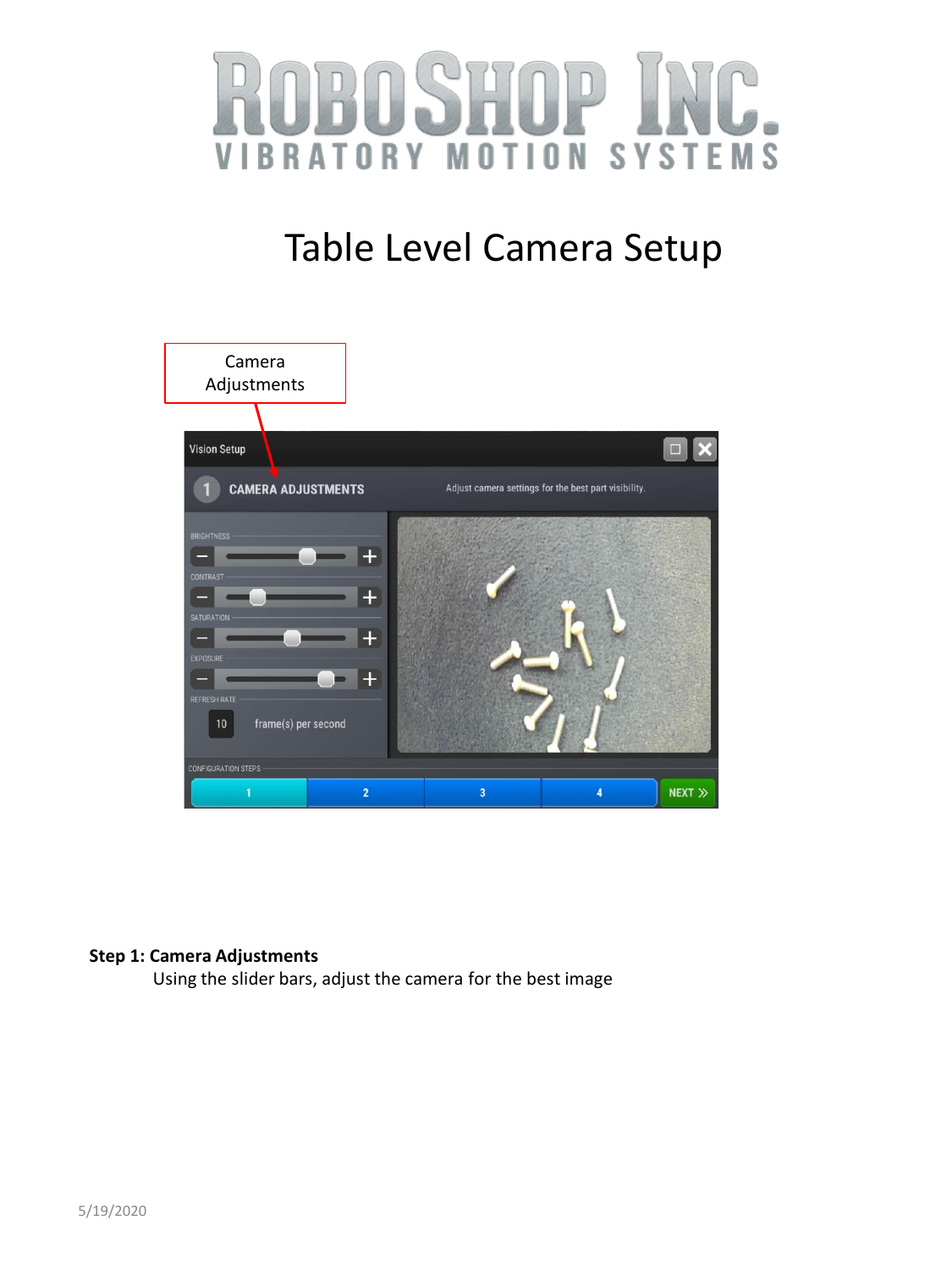



### **Step 2: Shoot the baseline image**

Take a picture with no parts on the feeder, completely free of clutter. This image will be used to differentiate parts from the background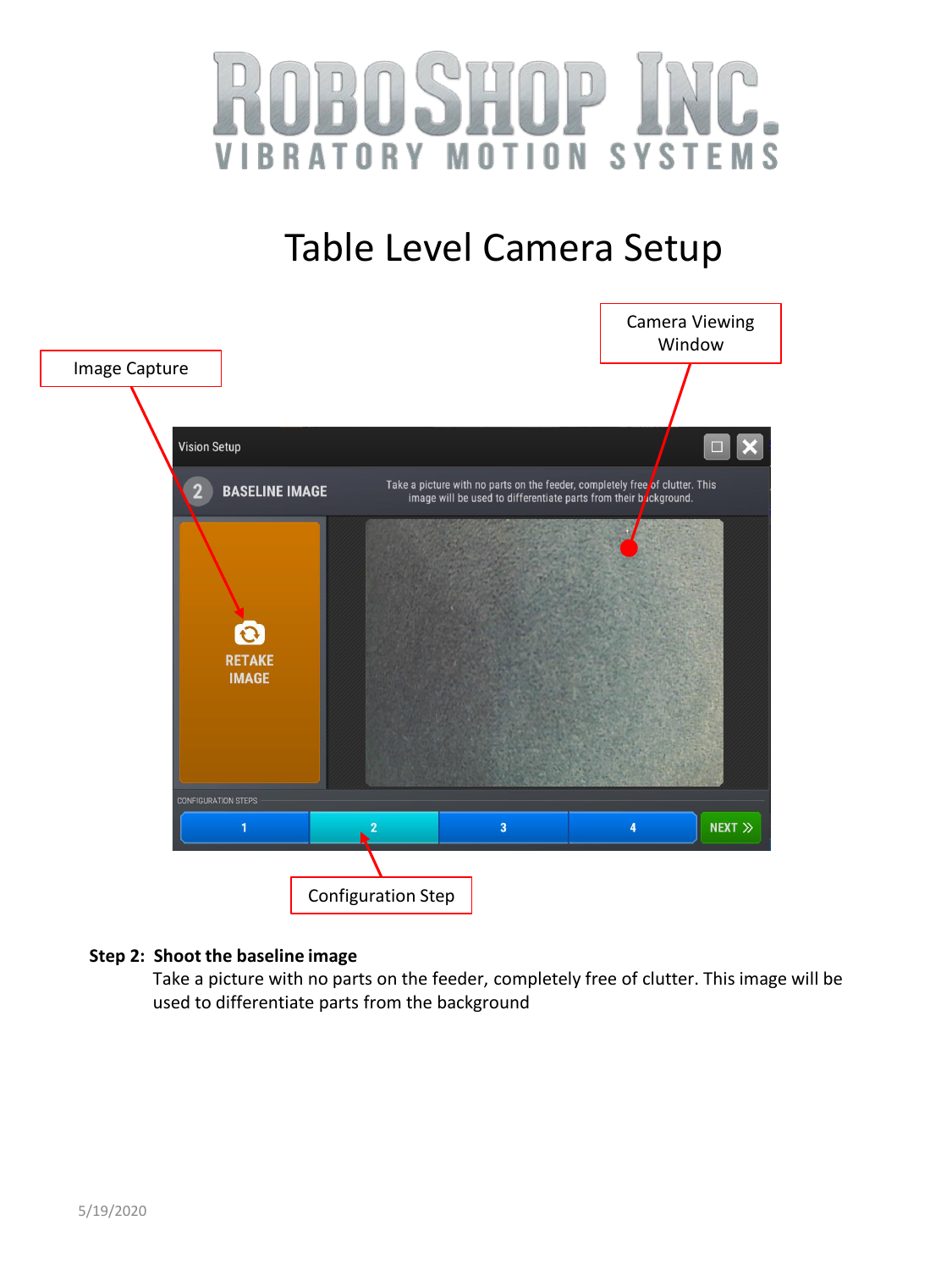



### **Step 3: Part Detection**

Add parts under the camera view, and then adjust the slider until the parts appear well defined silhouettes on a black background. To get the best contrast, you may need to go back to the camera settings screen (step 1) and adjust the exposure, contrast, etc. If you do change the camera settings, you should reshoot the baseline image.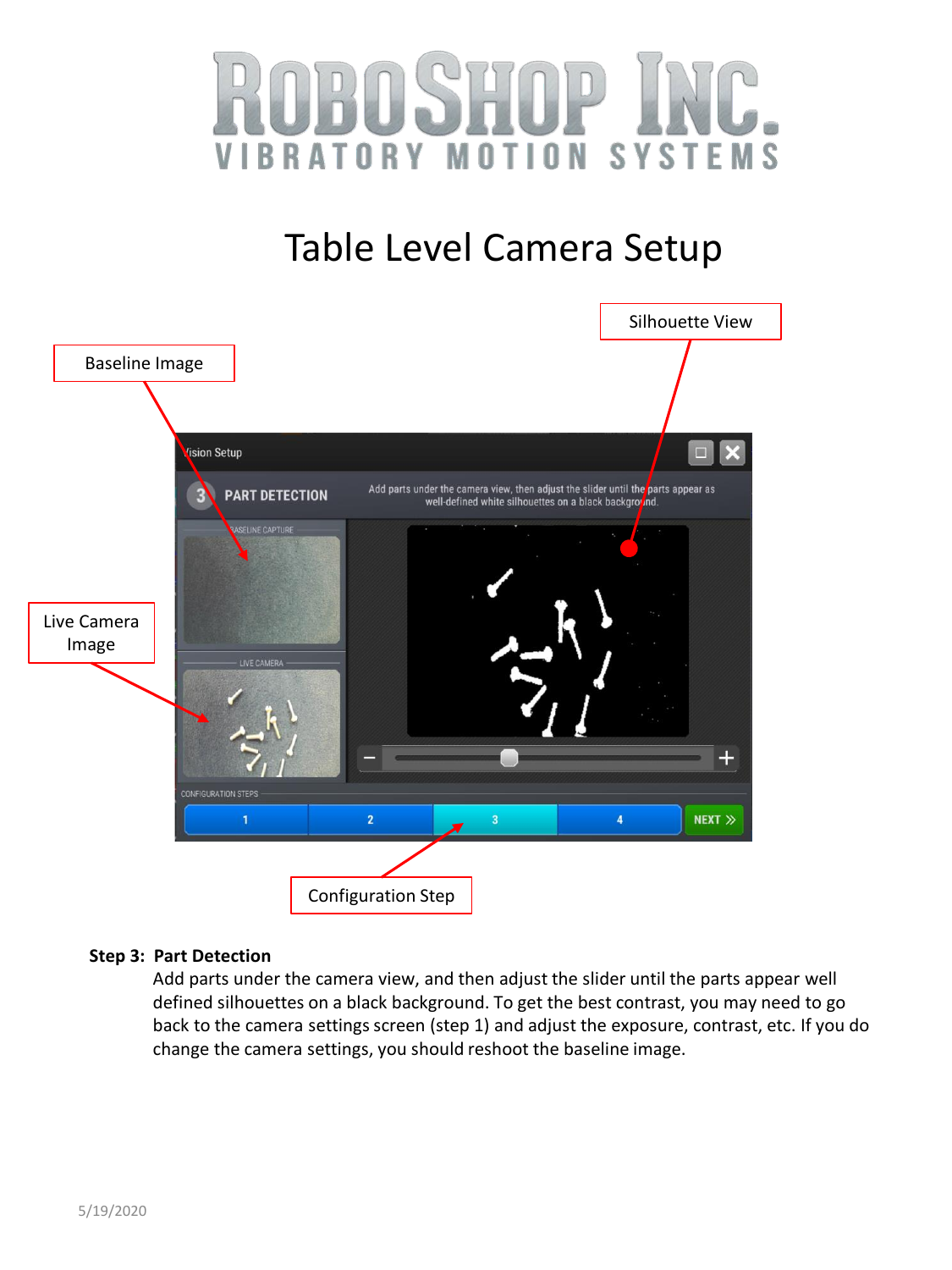



### **Step 4: Set Table Level**

Add the desired number of parts and press AUTO to automatically set the table level threshold or adjust the slider bar manually. Green bar = part level fulfilled. Red bar = part level low, hopper will run. This can also be adjusted from the home screen with the monitor window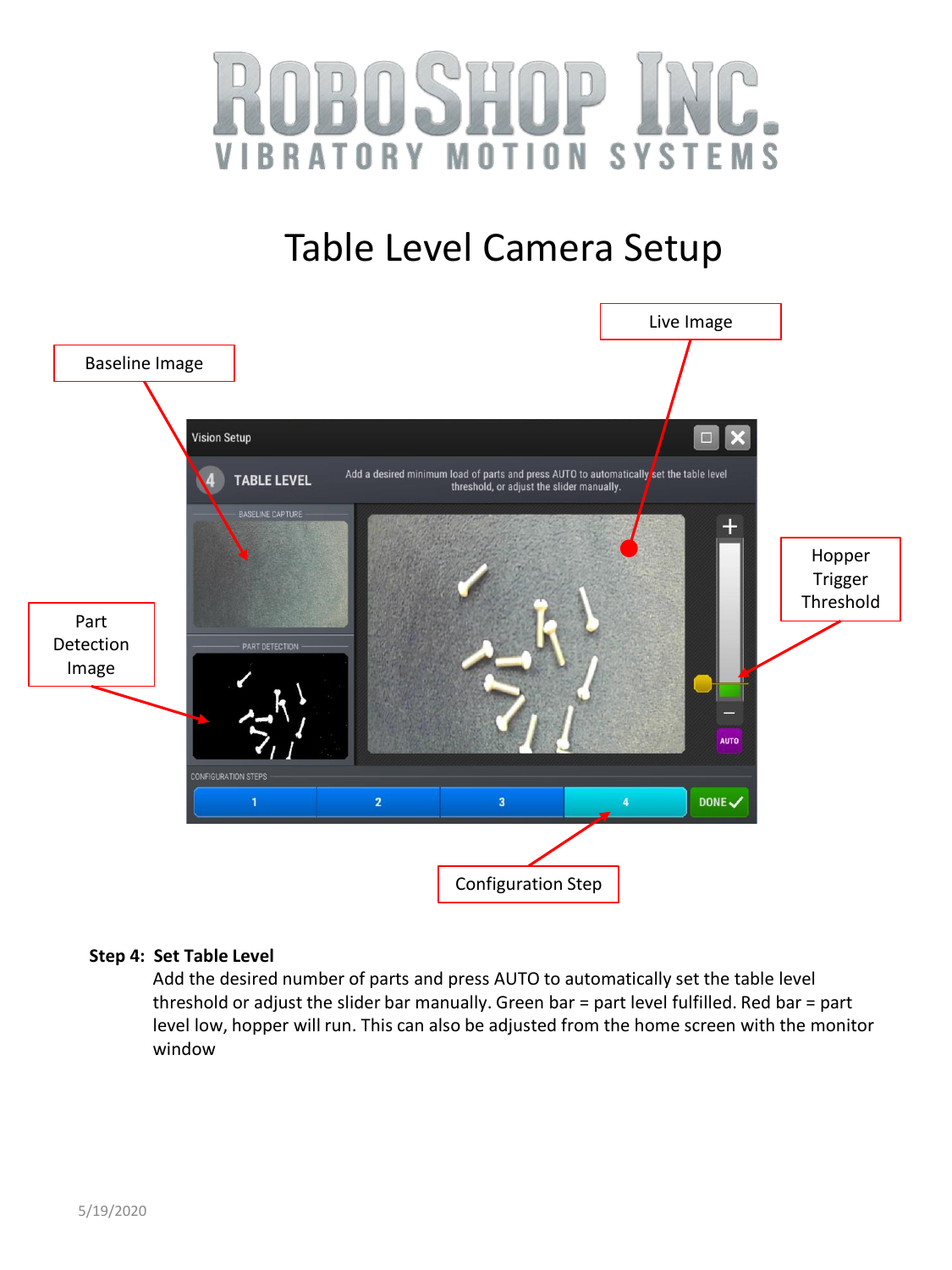



#### **Monitor Window**

Threshold adjustments can also be made on the home screen by accessing the monitor window. Use the slider bar to increase or decrease the number of parts on the table.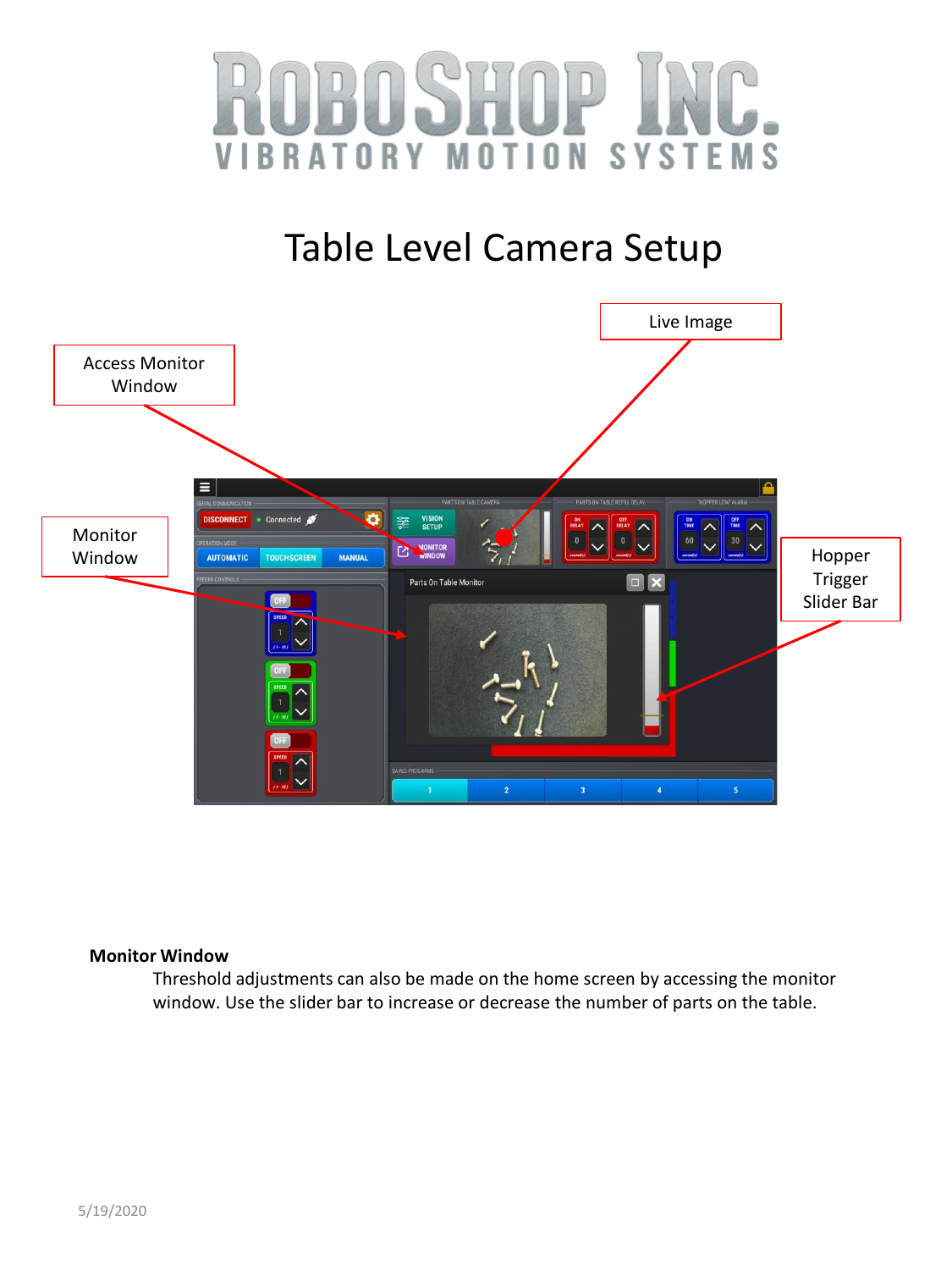# **BRATORY MOTION SYSTEMS**

### **WIRING INSTRUCTIONS**

|                                                           |   | $+24$ VDC |                        |         |                              |
|-----------------------------------------------------------|---|-----------|------------------------|---------|------------------------------|
|                                                           |   |           | $+24$ VDC              |         |                              |
|                                                           |   |           |                        |         |                              |
|                                                           |   | $-24$ VDC |                        |         |                              |
|                                                           |   |           | $-24$ VDC              |         |                              |
|                                                           |   |           |                        |         |                              |
| <b>FROM USER</b><br><b>OUTPUTS DRY</b><br><b>CONTACTS</b> |   | O         | BCD <sub>1</sub>       | O       |                              |
|                                                           |   | O         | BCD <sub>2</sub>       | 0       |                              |
|                                                           |   | O         | BCD <sub>3</sub>       | 0       |                              |
|                                                           |   | $\Omega$  | <b>RUN</b>             | O       |                              |
|                                                           |   |           |                        |         |                              |
| <b>DRY CONTACT</b><br><b>HOPPER LOW</b>                   |   | 0         | <b>Hopper Low</b>      | 0       | <b>FROM</b><br><b>FEEDER</b> |
|                                                           |   | O         | <b>Hopper Low</b>      | 0       | <b>CONTROL</b>               |
|                                                           |   |           |                        |         |                              |
| <b>FROM USER</b><br><b>OUTPUTS DRY</b><br><b>CONTACTS</b> | ⊪ | O         | Run Hopper (Blue)      | 0       |                              |
|                                                           |   | 0         | Run Recirc 1 (Green) O |         |                              |
|                                                           |   | 0         | Run Recirc 2 (Red)     | 0       |                              |
|                                                           |   |           |                        |         |                              |
| <b>DRY CONTACT</b>                                        |   | 0         | <b>CAMERA OUTPUT</b>   | $\circ$ | <b>FROM</b><br><b>FEEDER</b> |
| <b>CAMERA OUTPUT</b>                                      |   | O         | <b>CAMERA OUTPUT</b>   | 0       | <b>CONTROL</b>               |
|                                                           |   |           |                        |         |                              |

**BCD1, BCD2, BCD3** are used to change programs. This is usually only used for different parts. You won't need these.

**RUN** is how you turn the table on/off. It puts the PC in "automatic" mode, and enables the camera to control the hopper.

**Hopper Low** is an output we send if the hopper run exceeds a preset timer. The timer is on the PC screen.

**Run Hopper, Run Recirc 1, Run Recirc 2** are used to turn on an individual feeder with your PLC, if desired. You can also run individual feeders from the screen, in "touchscreen" mode.

**Camera Output** is another output we send when the camera is calling for parts. Some customers have asked for this so we made it standard.